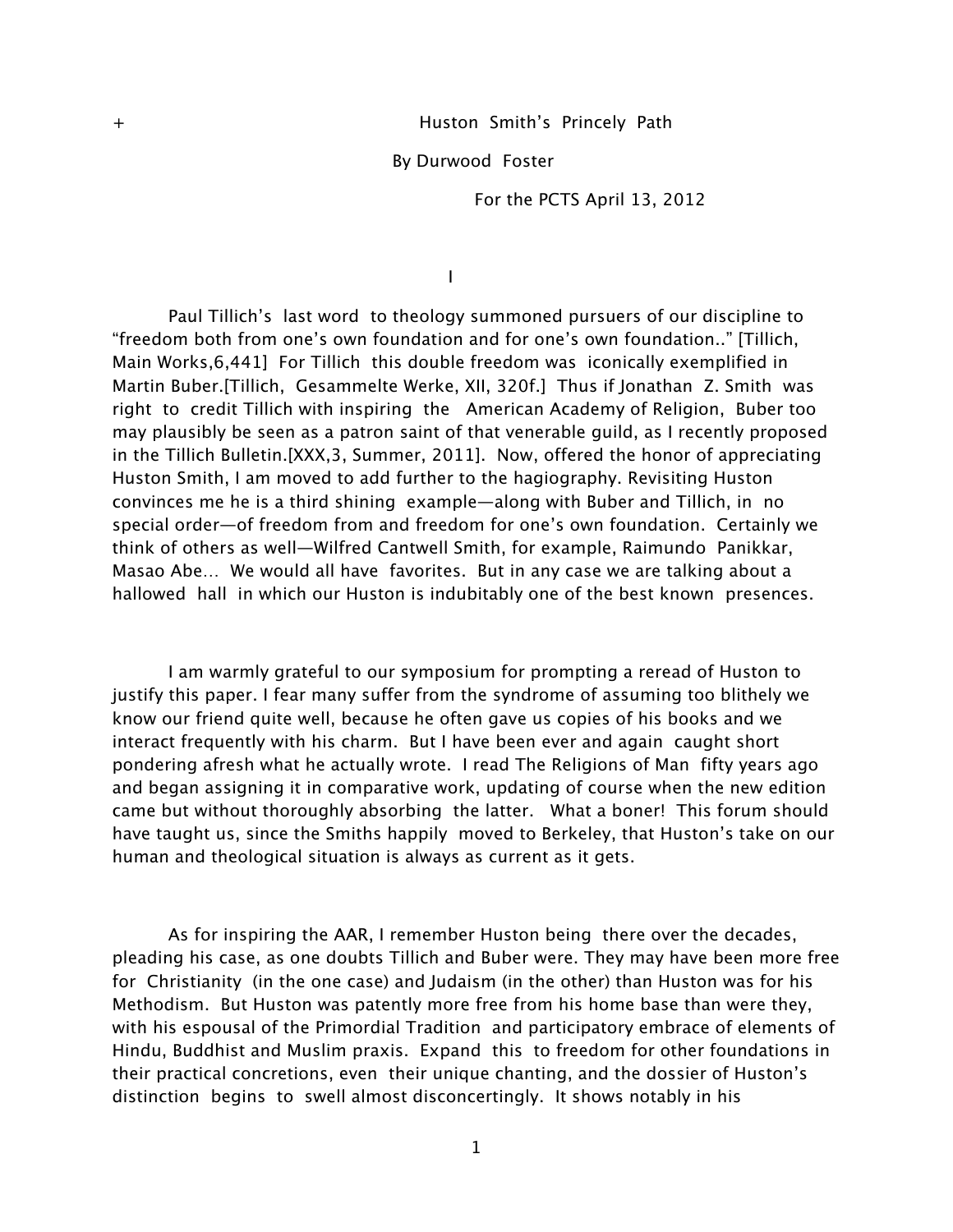intervention for the Peyote Native Americans and his unintimidated readiness to deal with Moonies, or with biologists critical of Darwin, so long as faith and science were categorically respected. It's an unspeakably bigger list of accomplishments than I'm qualified to render justice to, especially isolated up in Oregon without a library. Our genial friend is still publishing like mad. And was anyone ever less swayed by political correctness? It would be a wonder, would it not, should this not have cost him honorifics otherwise plainly due? In the genre of "theology of culture," for example, which rightly earned Michael Polanyi and Tillich Gifford Lectureships, has anyone even come close over the last generation to stating a critique as fundamentally important as Huston's of scientism?

II

To scientism return shall follow, but there is a prior agenda stemming from Tillich's climactic theological summons. That testament to the way forward in theology and religious studies was the endline of Tillich's final public address. given at the University of Chicago in October, 1965, on "The Significance of the History of Religions for the Systematic Theologian."[Op. cit..pp. 432f.] The title in no way conveys the drama. For the address was the very upshot of Tillich's "last hurrah," his joint teaching with Mircea Eliade, what he returned from Harvard to Chicago for, a dramatic denoument of the scintillating and exhausting 50 year career. Now concluded (for Tillich collapsed and died after the reception) the team teaching had been an awesome interface of master theologian and master religious historian. But, as was hardly then realized, the Tillich standing at the Chicago podium that night was critically other than the mainline Christian systematician who fourteen years earlier began his magnum opus averring Christian theology is "the theology" since it has "received a foundation transcending" that "of any other theology, … which itself cannot be transcended." [Tillich, Systematic Theology I, 16] Such language loosely expressed the stance of Barthian Neo-orthodoxy, to which Tillich partially, ambiguously and sometimes rebelliously adhered during his decades at Union Seminary. In any case, I hope every reader of this paper is aware such language and its underlying mood were totally contrary to Huston Smith, whose spiritual molars were ground in religiously plural China, anticipating the enthusiastic Perennialism to which Gerald Heard would convert him in the late forties. [Huston Smith, via Google, tribute to Gerald Heard] The Tillich of Union, mainly known through Systematic Theology Volume One, was sharply at Barthian loggerheads with the Huston Smith of The World's Religions. The main point of my paper presupposes that.

For my point is that the "post-Union" Tillich, passionately thinking beyond his Systematic Theology even as he strained to finish it, in his consummate vision drastically recast his earlier Neo-orthodoxy and categorically endorsed as our way forward in theology the indispensability of Huston Smith's approach to the world's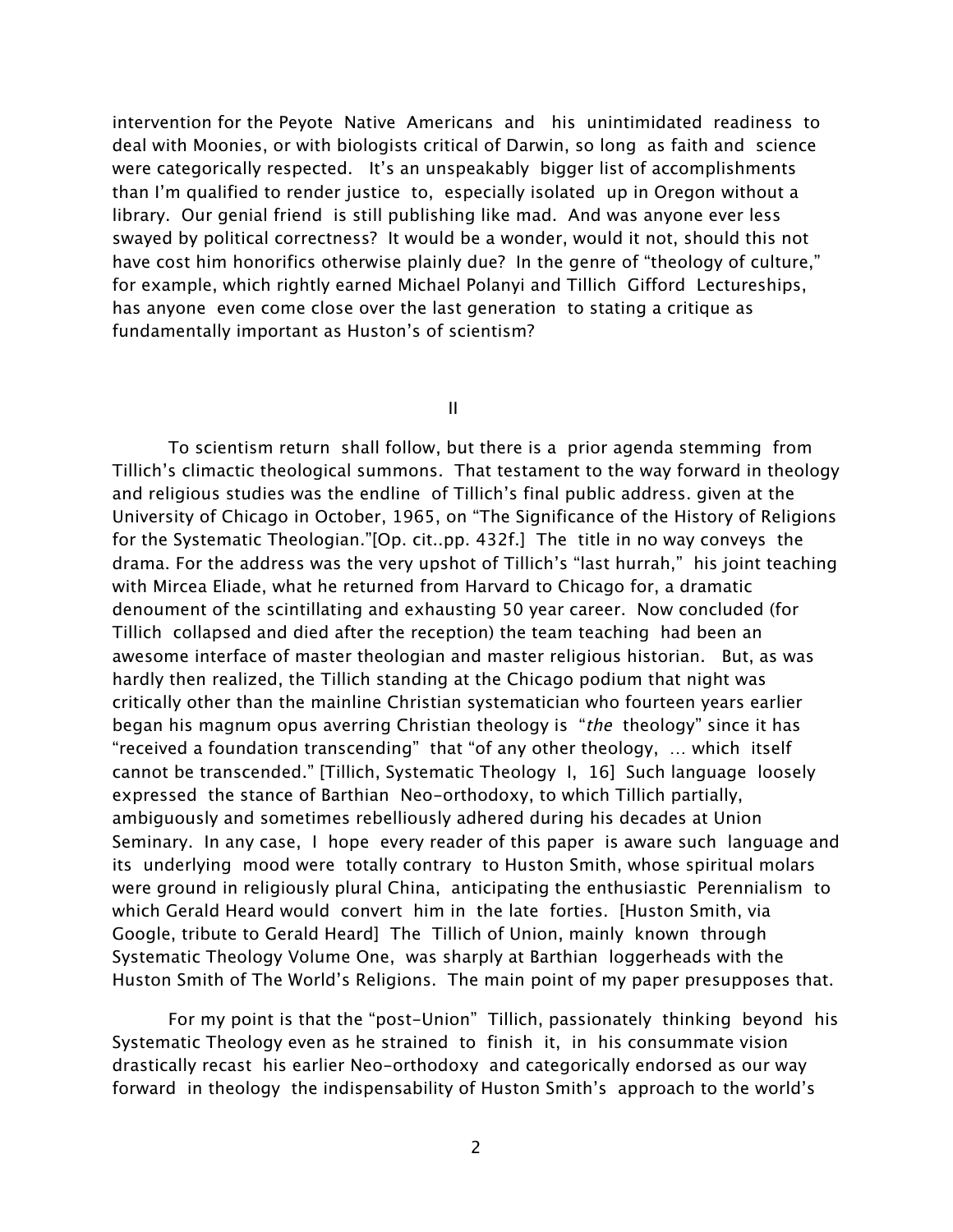religions. Thereby I mean the rigorous sustained effort to see and, as far as practicable, experience them at their best in their own experiential roots, prior to all invidious evaluation. Tillich at the end insists the universality of religion does not lie in an all-embracing abstraction—as his focus on such concepts as "ultimate concern" and "being-itself" once suggested--but "in the depths of every concrete religion." [Idem] Theological responsibility also implies critical detachment, but it cannot evade open and honest encounter with the experiential roots thus given.

Let me pause here to ask rhetorically how well our current theological education, at the GTU and elsewhere, is fulfilling this responsibility-- remembering how Walter Kaufman of Princeton once accused us of being pedagogy's preeminent ghetto. I am out of the loop, but my impression is we are still doing abominably poorly, in spite of the astonishing opportunity, compared with decades ago, to interact with Jews, Buddhists, Muslims and others. Ah, Huston, if only we could have you back again as a thirty year old! Name me your true follower, if you know one, and I shall do my utmost to endow a GTU chair.

Returning for a moment to "Barthian loggerheads," I recalled how Huston from the outset refused to presume only the Christian foundation can be the unsurpassable basis for true theology. Tillich , for decades at least somewhat in Barth's camp, wound up, I said, enfranchising Huston's instinct—though many Tillichians will still not have their hero changing his mind.9 My immediate concern, though, is Karl Barth, for I somewhat misleadingly use him to anchor a salient recent way of thinking about Divine Revelation that opposes the Huston Smith way. Huston and Barth do differ greatly on the extent of revelation, in that Huston spreads widely while Barth compacts tightly. But it seems to have been little noticed how remarkably they agree on the fact and mode of revelation. Aside from refusing to confine it to the Hebrew-Christian Bible, Huston's attitude toward Divine Selfdisclosure is quite notably Barthian in construing it is a matter of Sovereign Grace, altogether prior to the human control which establishes the domain of science. Moreover, the extensional compaction dividing Barth from Huston does not prevent their agreeing on such weighty issues as the scope of saving grace. Notably, among other things. they both affirm universal salvation.

Since Huston accepts Judaeo-Christian revelation along with that of other religions, one might suppose—or wonder if-- Barth and he would agree about much if not all the truth gleaned from the Bible by the Swiss master. That of course does not follow! They doubtless share a good deal, in tone if not tittle. But Huston needs less than a twelfth the space for all religions that Barth needs for one twelfth of his single one. Time Magazine rightly dubbed Meister Karl "the gabbiest theologian ever to hit Christendom." Who would ever know if anyone agreed with all his lucubrations? Barth himself admitted he could not read what he had written. The "esoteric transcendentalism" of the Primordialist orientation saves from an overstuffing of revelatory content, or simply expresses the selectivity of the one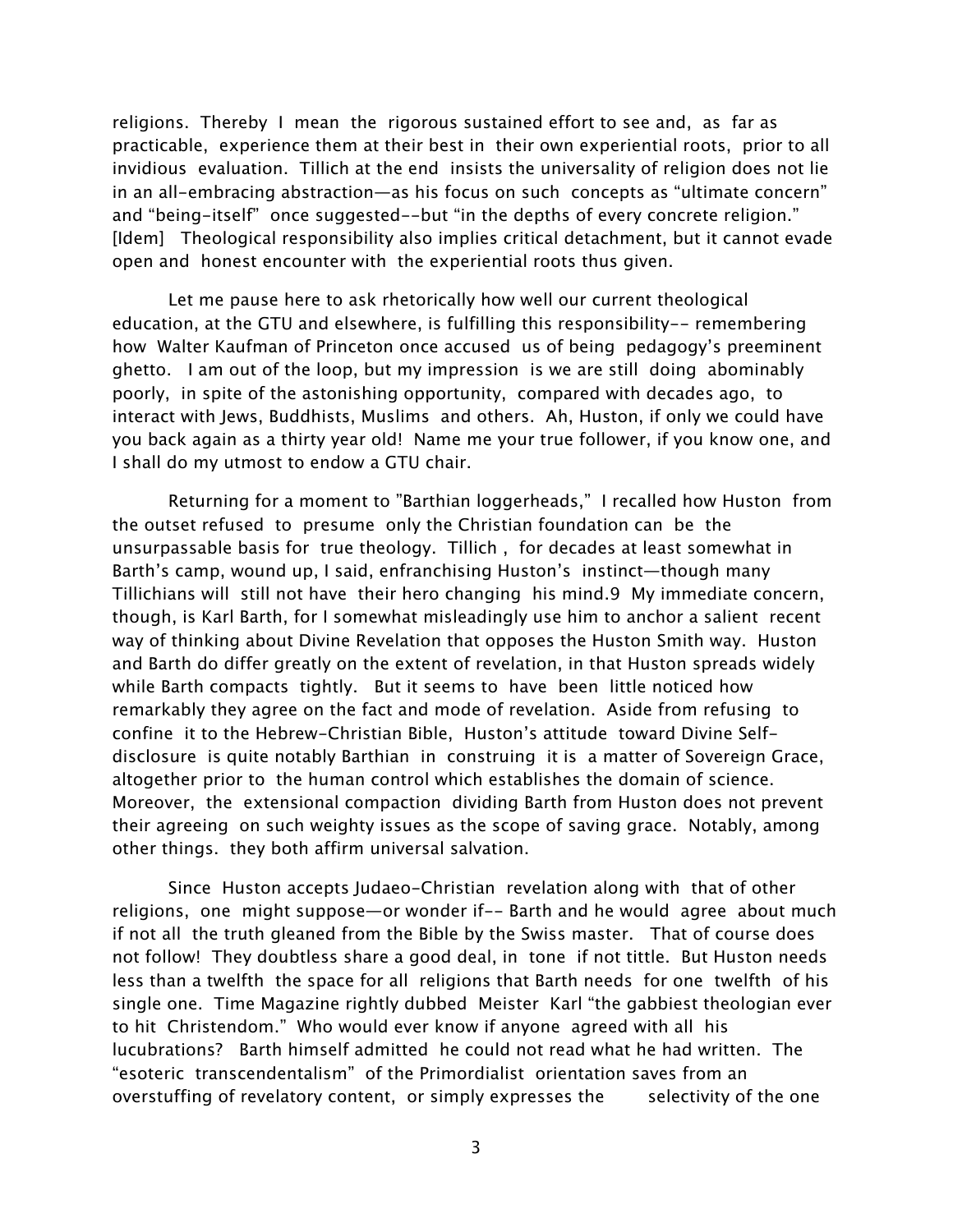selecting. Waiving or assuming grace, one must be and is (a la Harnack) free to define "das Wesen"—not only Christenthum's but across the board. Huston here, without following any group or model I'm aware of—other than disciplined scholarship in general-- sticks out his own neck historically and theologically. It is part and parcel of this escape hatch to gain distance from the "institutional" mayhem that besets all actual religions. But would-be pure theology too varies vastly in bulk. I used to show my systematics class the Kirkliche Dogmatik's twelve hefty tomes alongside Wilhelm Herrman's 3/8th inch version of the same alleged doctrinal substance. More than one way to skin a cat! To be sure, Huston's summing up of his Methodist heritage takes the cake for succinctness in that connection (loyally maintained within his basal Christianity) . [Huston Smith, Google, under Methodism] "The assurance we are in good hands and therefore should help the needy" may not be everything Wesley believed, but as one who taught the required Methodist units at PSR, I would have deemed it a very good start with current ordinands. For all his piquant brevity, you get the feeling Huston knows to the point of savoring. The Hindu sage's "omniscience," he explains, is not meant literally; it "refers to an insight that lays bare the point of everything. Given that summarizing insight, to ask for details would be as irrelevant as asking the number of atoms in a great painting." [Smith, WR, 24] One of the uncanny achievements of The World ' s Religions—and Huston's style ueberhaupt-- is this kind of interpretive condensation. He writes as he speaks perkily, precisely, with scholarly rectitude and disarming humor, withal as one long there who is showing you through a prized building.

The magisterial Wilfred Smith pronounced Huston's crown jewel "the first adequate textbook in world religions," and praise generally has been enthusiastic. One even heard that along with the Bible and St. Augustine, it was an all time religious best seller. But the issue has been raised, recently by the rising star at Boston, Stephen Prothero, as to whether we must not renounce Huston's assertion of the unity of global faiths. [Stephen Prothero, GNO, passim] "God is Not One," vociferates Prothero's overview of— what he actually means is the mingled aggregate of human doctrines of God. Incontestably he is correct about the doctrines, but was this ever denied? Throughout the earth's religious history there obviously has been and is humongous disunity, preponderantly within the major traditions , but between them too. I do not find Huston maintaining the contrary. In his expositions a lively and sharp sense of differentiation is continuously at work. "Harmony" is doubtless a better term than "unity" for his overarching conviction and concern. It is patently his actual experience, given a richly sensitive ear. Does he nevertheless overemphasize agreements and ignore too much the discords of world religions? I once argued he did before this very PCTS (as it was some twenty years ago). I was highly motivated by issues under direct discussion with Buddhist, Hindu, Confucian, Jewish and Muslim thinkers. It was a rarefied context, and for general purposes I was then probably putting the cart too much before the horse. In my current reading of it, I find myself ever and again exclaiming admiration for Huston's pedagogical smarts in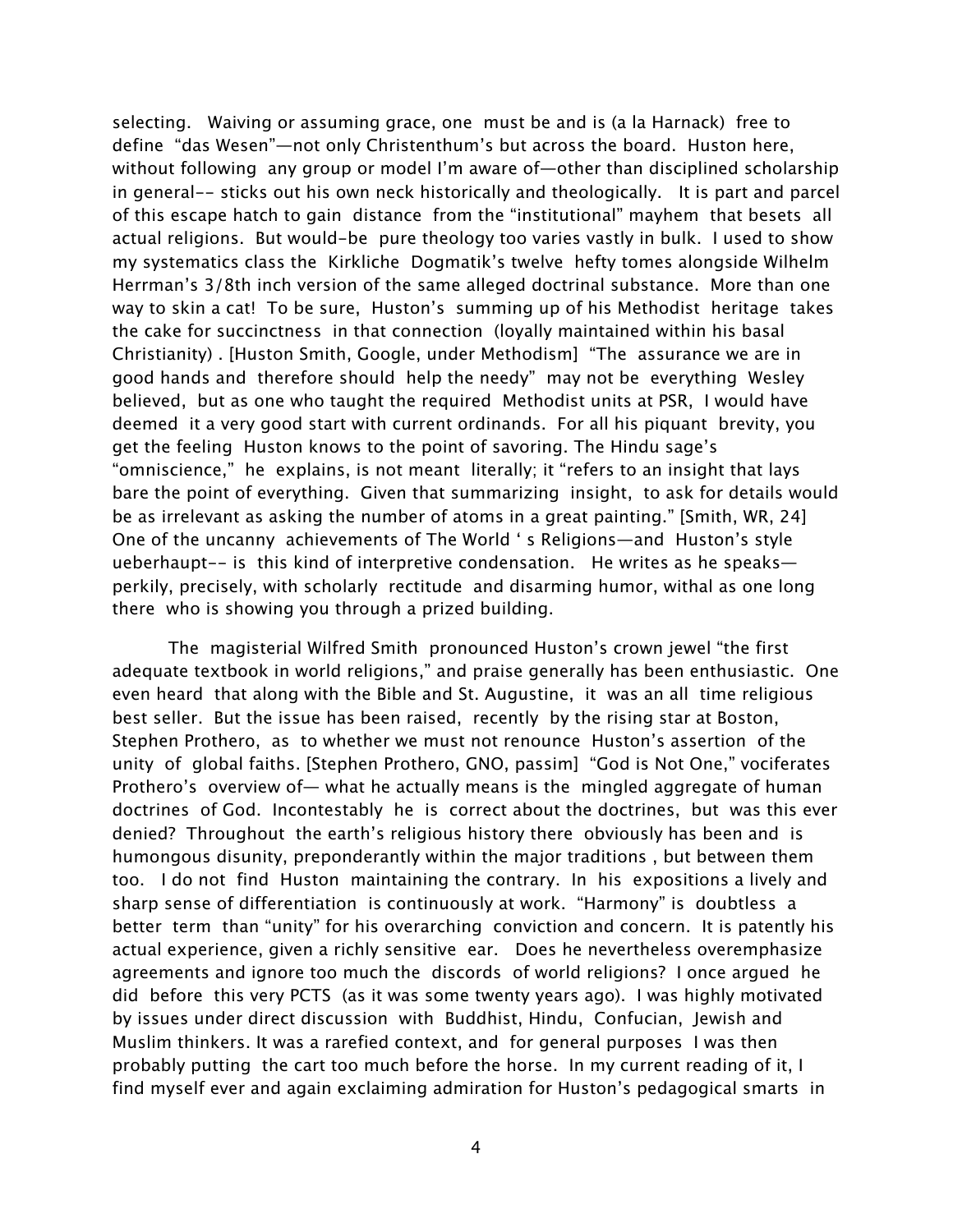the remake of his celebrated text. For basic interreligious education, for which need screams loud in our turbulent world, premature plunge into sophisticated hangups is often obfuscating. I continue to side with Tillich that critical facing off will also be unavoidable in finalizing stances, but we must be careful not to assume such stances prematurely. Partly under Huston's influence, I am increasingly inclined to postpone finalizations of stance. Still, in our post-Holocaust world a beginning imperative that seems to me categorical is clear denunciation of religiously triumphalist oppression (as graphically symbolized in the 2004 murder by a Muslim fanatic of Dutch filmmaker Theo van Gogh, or anything comparable on any alleged religious ground). As Hans Kueng summarized his searching interfaith survey, no existing religion can be proud in this respect. Certainly, I would specify, not Christianity or Islam. I hopefully sense Huston deeply agrees here, and rejoice in his numerous inputs for tolerance on all sides while also respecting his felt need to offset our cultural tide in America of anti-Islamicism.

The first time I saw Huston in action was at the AAR where he was ardently promoting the teachings of Frithjof Schuon. who had emerged midcentury as the leading Primordialist. I never traced how, after our friend's love affair with Gerald Heard, begun already in grad school, he may have connected with such pioneering Traditionalist gurus as Ananda Coomaraswamy and Rene Guenon and in philosophy Aldous Huxley. And how was mediated to Huston the salient impact of Ramakrishna Paramahansa, who as early as the 1860s experientially tested various paths and fervently declared "all religions … true," evoking in his disciple Vivekananda that wider ecumenical consciousness that bore such global fruit as the Chicago Parliament of the World's Religions in 1893? Frankly, when I agreed to this assignment, I was hoping to explore all that in some depth. But it has had to be postponed on account of cardiac problems besetting me since Christmas. Fortunately my new pacemaker has stabilized energies just enough to complete a paper almost approaching the right size. But meanwhile I was appetized well beyond the menu of a single meeting appetized by the agenda Huston arouses. For I have come to see our friend as a prime living embodiment of that whole remarkable phenomenon I call the wider ecumenism. In spite of his admiration for Schuon, It would surprise me if Huston ever found congenial the "secret society" air of some versions of Primordialism. There was always in him an attitude of commitment to the public accessibility of knowledge. On the objective data, building upon or wrangling about it, he was always likely to be a step or two ahead, scrounging as he does through The New York Review of Books or having been at dinner with a ranking physicist. However strenuous and singular his individual exertions, or daring his ventures of discovery (e.g. with Timothy Leary) his public métier was clearly the academy while his personal pew was unshakenly onceborn evangelicalism.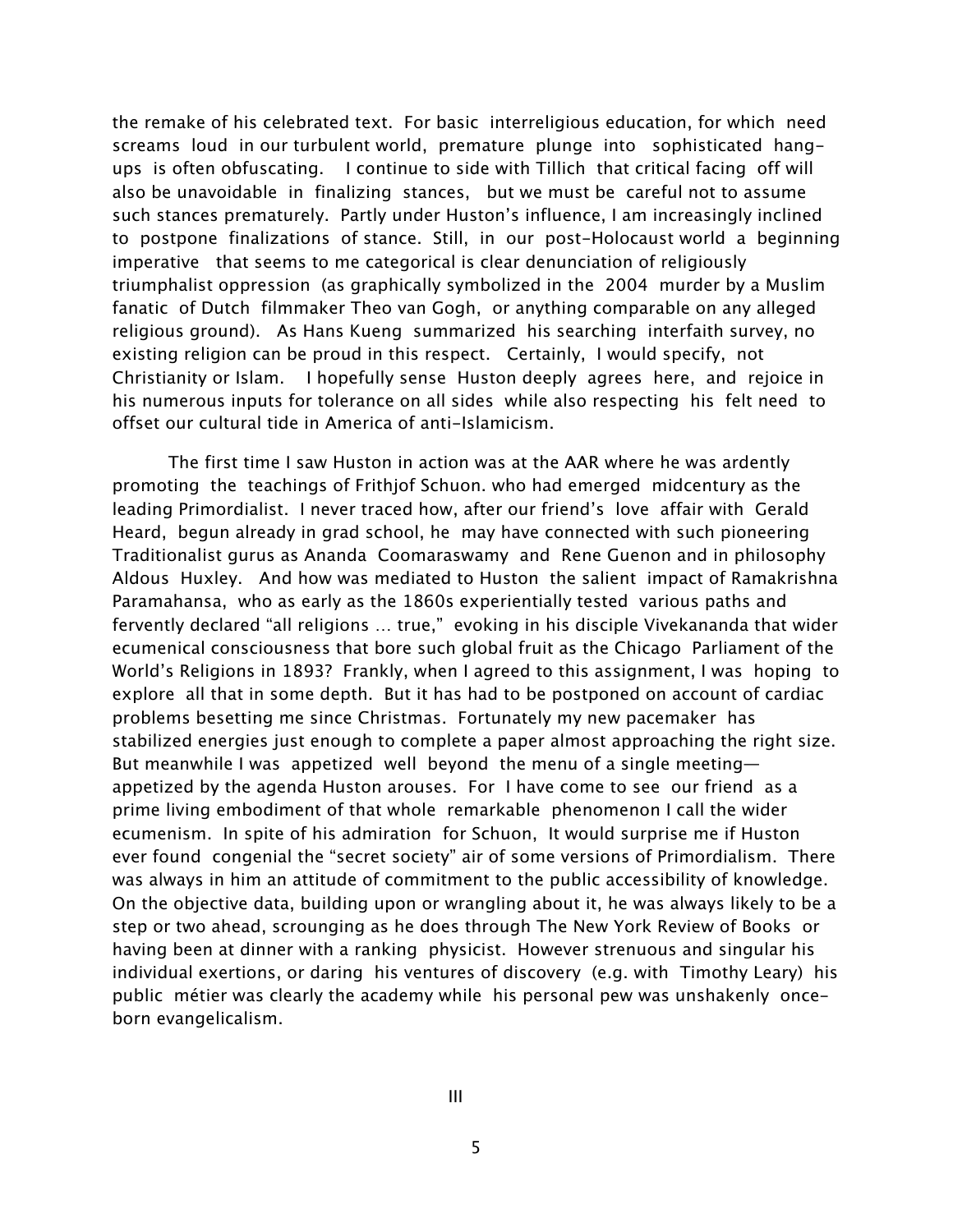Tillich recalled in his 1925 Dogmatics that theology is intrinsically supposed to march forth "with drum and fife" ("mit klingendem Spiel"). [Tillich, Dogmatik, 25] Its very idea is "good news" of utmost importance or it has no raison d'etre. Normally of course it occurs as individual or communal espousal of a single tradition's conviction and commitment. But with utter spontaneity Huston's exposition of the world's religions, for all its ostensible phenomenality, proceeds throughout with the same engaging theological fervor. Huston is Billy Graham across the interfaith board, and one can—if not already religiously satiated-- feel oneself in every chapter under brisk conversional tug. Graham's evangelism, to be sure, and the typical model, is twiceborn, stressing deliverance from the condemned sinner's acute misery. For all his empathy that is an archetypal Christian pang, along with its almost inevitable exclusivism, Huston's nature has seemingly spared him. As the wise William James counsels in his classic Varieties, we do well to accept the "once" and "twice" born as irreducible types, and go on from there, as Huston indeed does. Let there be a "balm in Gilead to cure the sin-sick soul" and more power to it. Otherwise too, and far more universally, the world's fields are ripe with harvest of mutual and sharable blessing. Chapter by concrete chapter. and even with the revision's addendum on Primal Religion, The World's Religions succinctly inventories this inestimable spiritual inheritance of humankind.

For his wider ecumenical proclivities Huston gives unstinting thanks to his Chinese heritage, wherein a profound complementarity existed from early on between the San Chiao ("Three Religions") of Taoism, Confucianism, and Buddhism. They were the sun, the moon and the stars, according to one's particular patrimony. Without any compulsion to amalgamate , they were there as assets, dramatically different but potentially reinforcing, to enrich life as one inclined. Nor would the Christian tone of the Smiths' missionary home likely have been in any way exclusivistic. Regretfully I don't know any details of the young Huston's spiritual provenance, but it seems for sure the openness of First Corinthians 3:21f. must somehow have been operative. "All things are yours, whether of Paul or Apollos or Cephas or the world or life or death or the present or the future, all are yours; and you are Christ's and Christ is God's. " Christians accordingly "cannot do anything against the truth, but only for the truth" (2 Cor. 13:8). Moreover Christians are not to ignore but are rather to attend and address whatever is of good report. "Whatever is true, whatever is honorable, whatever is just, whatever is pure, whatever is lovely, whatever is gracious, if there is any excellence, if there is anything worthy of praise, think about these things." (Philippians 4: 8.) Huston's textbook in the world's religions, as does none other I know, tries sedulously to follow this admonition.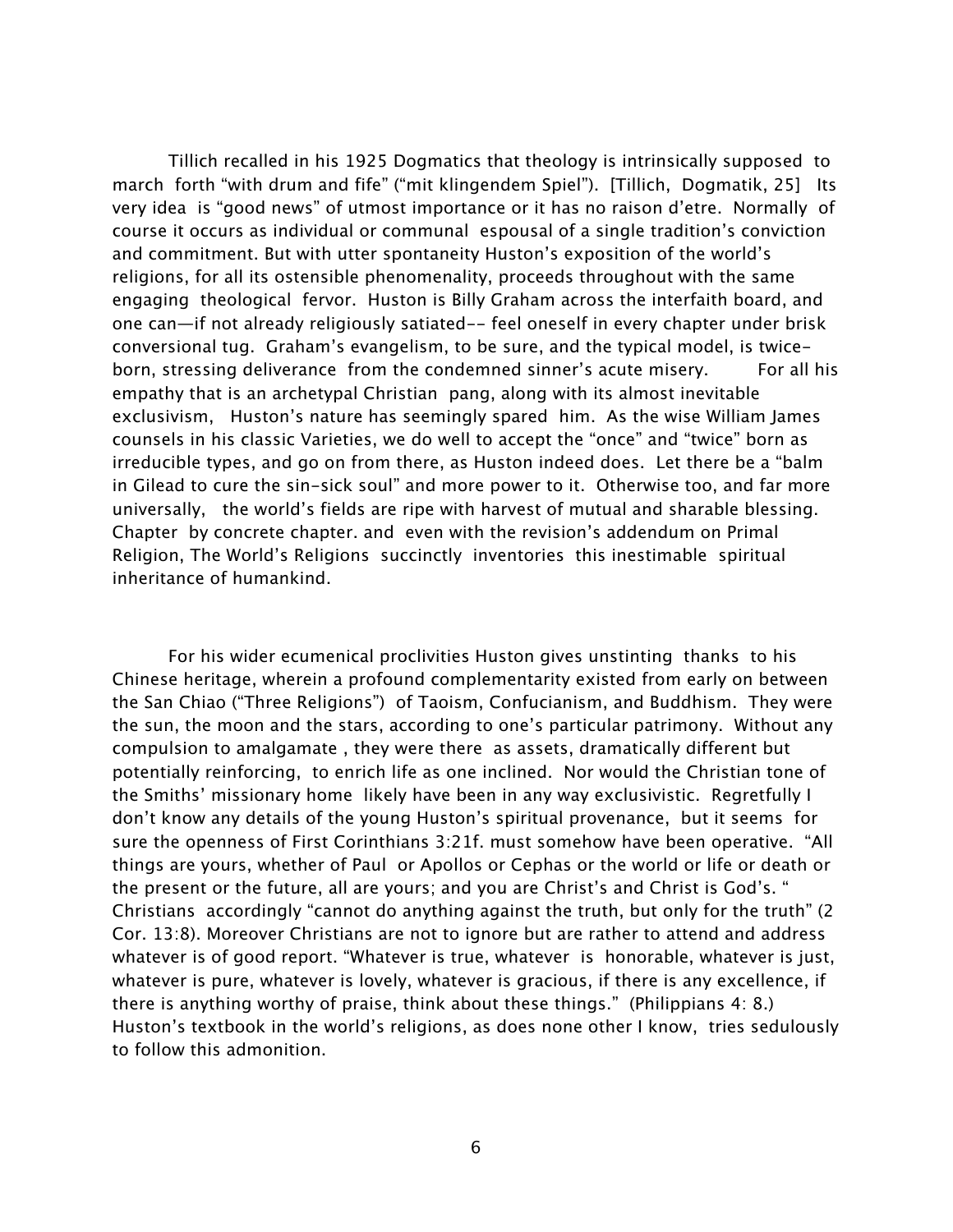Before distancing from First Corinthians 3:21f. it seems incumbent to acknowledge how well it can serve either as I have suggested or arguably as a flat out imprimatur for Christian triumphalism, justifying such things as the pope's division (about 1700) of South America between the exploitative entrepreneurs of Spain and Portugal. ( Recall here Hollywood's "The Mission.") " All things are yours, as you are Christ's and Christ is God's." Does this endorse the Grand Inquisitor or the Way of the Cross, humbly claimed by global need wherever met? Both options are in the running and sundry mixtures thereof. One of the things we like about Huston is his utter lack of pretentious piousity. It would falsify him completely to be claiming traits of sacrificial Christlikeness. Nevertheless, his wider ecumenical humility does in effect invert or mutualize the "belonging" between "all things" and us, would we follow Pauline Christianity. We belong to them because they are Christ's and Christ is God's. This is the God, remember. "who desires all persons to be saved and come to a knowledge of the truth" (1 Tim 2:4}.

A preferred name for the world's major religions for Huston is the "wisdom traditions." This resonates with me and particularly well as I with him traverse Hinduism. After a daily stab at yoga, (nowadays with most everybody). nostalgically and poignantly I review my life as "student," as "householder," for two decades now as aranyaka or "forest dweller" (for I have indeed lived a lot alone in my "woods"), and I aspire—foolishly if you will—to reach the final earthly consciousness of sannyasin. I will do so or not, of course, via the "way of knowledge" (jnana marga), having long since learned, though I do keep trying hard, that I am not especially well graced for the way of works (karma marga) or the way of love (bhakti marga). On viewing some years ago Huston's videotape on Hinduism, I was convinced this must be his favorite of all the traditions, as it is mine in some inalienable respects. Has any religion so choreographed earthly life everywhere? Nine visits to the sub-continent have only whetted my appetite for more Mozartian codas like this Hustonism: "On the whole India has been content to encourage the devotee to conceive of Brahman as either personal or transpersonal, depending on which carries the most exalted meaning for the mind in question." [WR, 62] In a million years would you find anything that sagely adequate in the standard comparative texts? Huston's Hinduism is incomparably mature, manifoldly iridescent, magnificently integral, multifariously providing for infinite needs. Still Toynbee's word stands: "There is no one alive today who knows enough to say with confidence whether one religion has been greater than all others. " [WR, 6] Our genial dozent, sometimes with the manner of a deft defense lawyer, keeps his successive clients each looking awfully good.

In spite of Siddartha Gautama becoming an avatar of Vishnu, many thoughtful Hindus and Buddhists I know have tacitly disliked and implicitly disparaged the other religion. I detect no such animus in our author. After interfaith hero Ramakrishna's stellar conclusion for the parent faith –Huston simply lets him give a climactic wider ecumenical sermon—one could actually fear the Buddha will seem heavy handed. Instead "the one who woke up" (what the title "Buddha" means) fully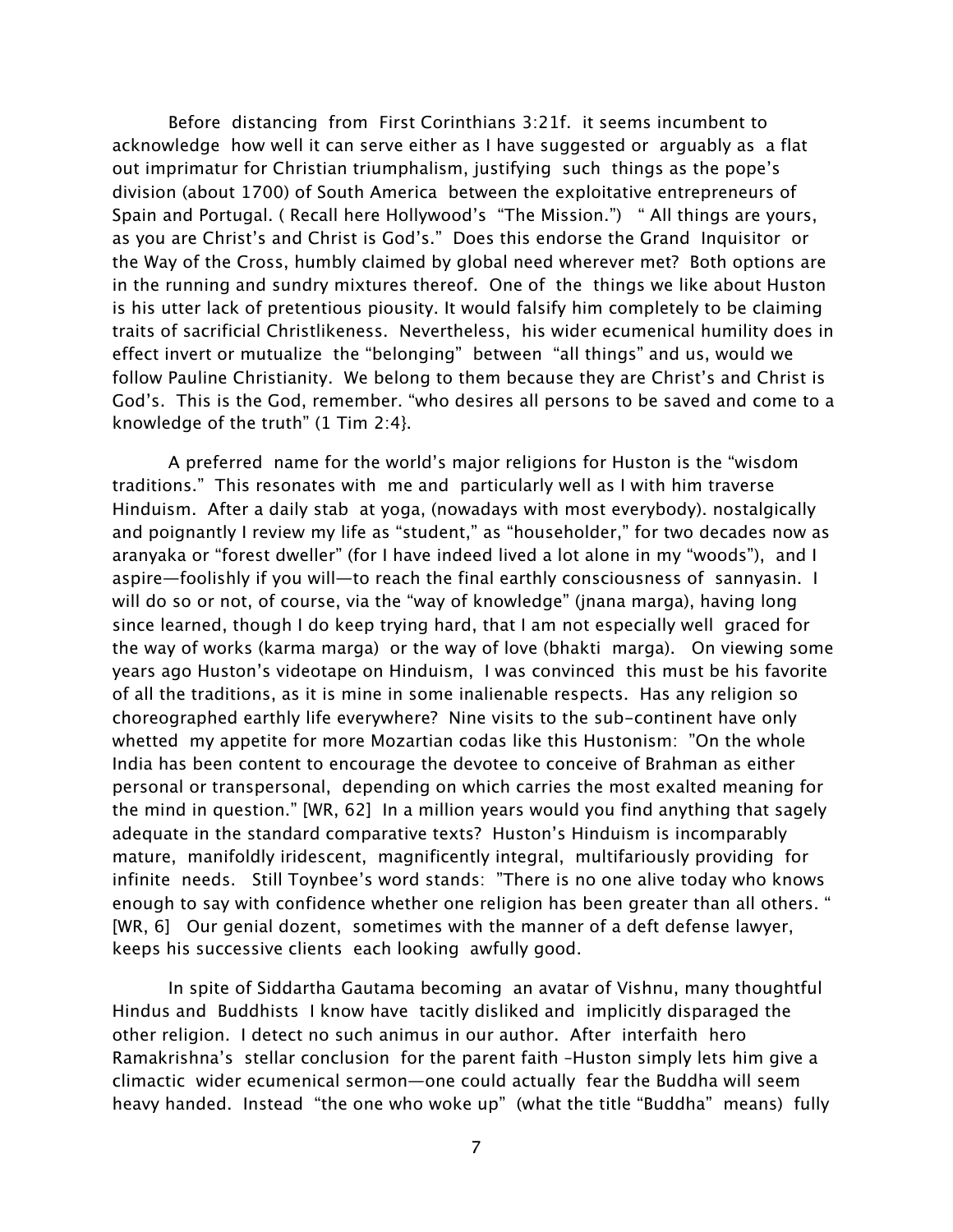shows in this treatment why he has to be at the very least one of the two most significant individuals in human religious history. I keep wanting to notate the extraordinary depiction in our text of personal singularity—Sankara, Nanak, Confucius, Chuang-tzu, Moses are a few of the more memorable renditions. But none, with the possible exception of Jesus, tops Sakyamuni Buddha in freshness and rounded wallop. Remember these are figures we mostly assume are almost lost in legendary mist. Not so for Huston, and yet they never unbalance the context of social and metaphysical impact. Buddhism, though, is certainly as inwardly differentiated as any tradition. I recall how in our 1987 conclave in Berkeley (the most inclusive Buddhist-Christian encounter yet held), there were times when Theravada, Mahayana, and Vajrayana each seemed closer to Christianity than to each other. Huston, however, in his relatively slender chapter, comprehends the Buddhist spread with amazing persuasiveness. His sketch of Zen, wherein satori could be Paul Tillich around 1930 overcoming the split of essence and existence, is doubtless the ripe fruit of his own participation.

Yet naturally it would be China, where Huston is most of all at home, that lets us grasp how his ecumenical mentality may best synthetically energize the fundaments of human vitality, finitude and culture. Confucian secular propriety and "Go with the Flow" Taoism (partially at least echoed in the nature aesthetic of Shinto) are temperamental antipodes, with Buddhism (as in Japan too) providing a distinct more vertical dimension. Yet every society if not every individual in the shifting phases of existence has need for such options—indeed (I think) need as well for the further breakdown into denominations, as we Christians call them. It would be stifling not to be able to switch to Catholicism or the Baptists if one desires, or to the Buddhists or Jews, as have some of my friends. Judaism, in fact, with its linchpin of moral meaning, may well be the most winsome portrayal Huston gives us. One wishes mightily we could know the evaluation of these insights by the likes of say Martin Buber. In any event, notwithstanding the separate and cumulative appeal throughout the lineup, one cannot gainsay in the slightest as one imbibes the final (major religions) chapter, freshened through the just out (1988) presentation of Jesus by Marcus Borg, that Huston is as he avers himself a Methodist Christian. A Christian, he finely says, "is someone who has found no tincture equal to Christ" [WR, 339] "tincture" meaning that medievally sought solvent that turns all to gold]. In addition to "wider ecumenist" I would call him, as I call myself, a "Christian pluralist." You fear ressentiment is bound to show somewhere as Catholicism, Protestantism and Orthodoxy are patiently expounded. Instead it is the noble Schleiermacher who comes to mind reading such compounded historical-theological illuminations as the following. "To have said that Christ was man but not God would have been to deny that his life was fully normative and to concede that other ways might be as good. To have said that he was God but not man would have been to deny that his example was fully relevant; it might be a realistic standard for God but not for human beings." [Ibid,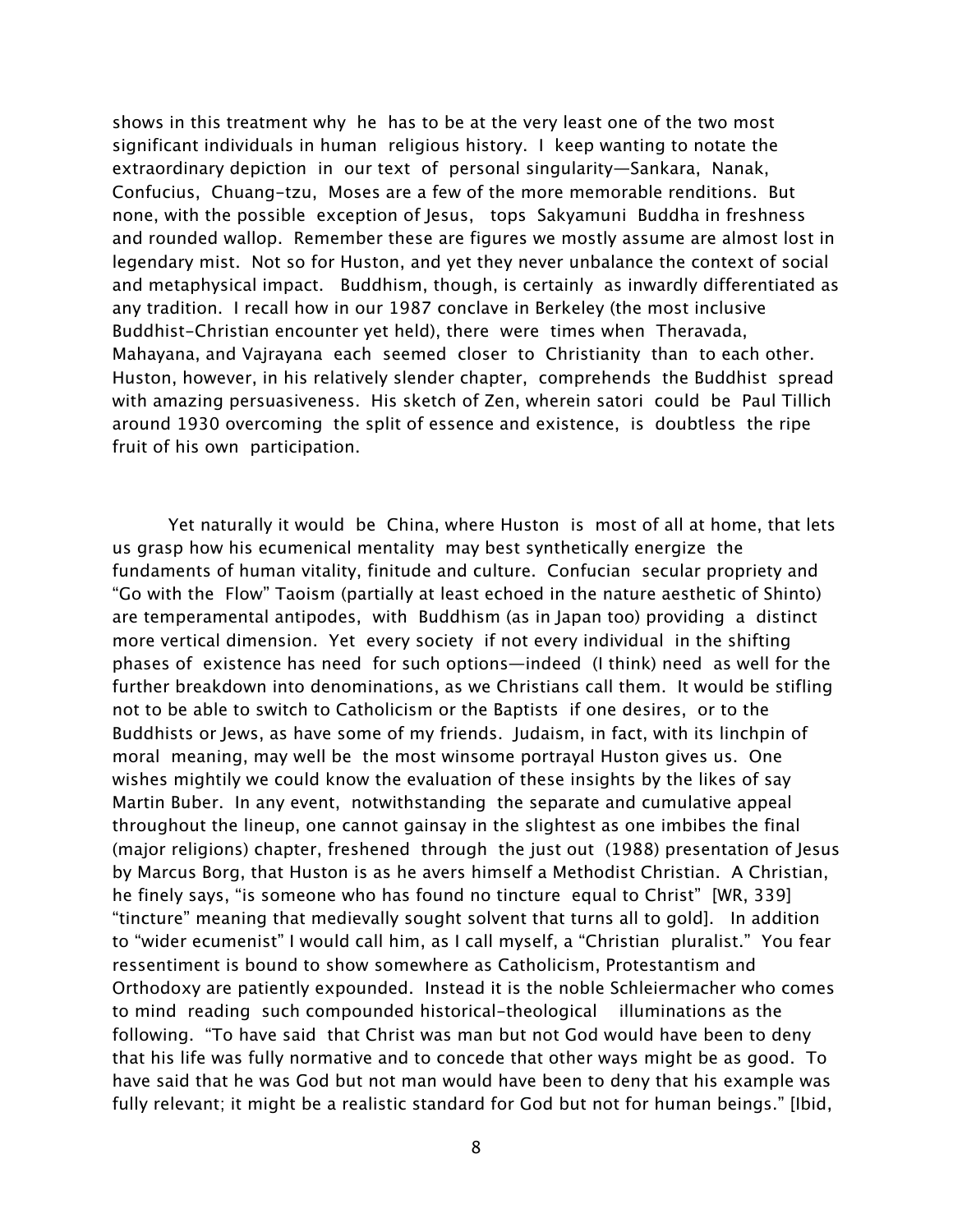343]. I find it hard to think of another book on religion where such conceptual edification is so seamlessly welded with firsthand phenomenology.

Actually the very last chapter is the addendum already mentioned on Primal Religions, which Huston insightfully reckons sui generis in distinction from the wisdom traditions. Exemplified by the Australian Aborigines, he sees in the religious "dreaming" and exclusive orality of these folk an earlier epoch of human consciousness. Would that our GTU colleague Hilary Martin, whom we remember making all those research visits down under, could comment here. In any event Huston's protective concern for Primal Religionists is reminiscent of his intervention for the Peyote Native Americans. A transitional period is underway in which Aboriginal humanity, in all probability, will slowly disappear, while meanwhile deserving our awed and caring respect. In general, even among major religions, Huston does not appear to expect, or desire, imminent structural change promoting world religious unity, as heralded by such movements as the Baha'i's , John R. Mott or India's Brahma- Somaj. His kind of ecumenism hardly needs institutional revamping, and besides there is being fought out today with mounting intensity (I think) the Armageddon with scientism—an exigent melee in which Huston contributes unique practical and theoretic leadership, and to which we now turn back all too briefly.

IV

Please be reminded this encomium is not supposed to be an exhaustive assessment, but only a brief celebration of Huston's stature. A full scale commentary would require extended research, also attention, as he always gratefully reminds his readership, to the wonderful helpmeet Kendra. The Auseinandersetzung years ago with David Griffin, which sort of put "process theology" in its place, the book Forgotten Truth, etc., etc. would need resuming. I have perforce chosen to focus on his two exceeding high pillars of accomplishment: the wider ecumenical theological phenomenology of world religions, and the sustained broadscale critical exposure of "scientism" as the cultural-epistemic pathology most impairing wholesome function of religion as modernity, or is it post-modernity?, fulminates forward. The two enterprises are, as it were, at least as these have so far appeared, Huston's "systematic theology" and his "theology of culture. " Over the last years, along with rounding out his remarkable life's portfolio, it seems he has mainly concentrated on the latter, and his 2001 Why Religion Matters--especially its first half delineating the four surfaces of our scientistically induced "tunnel" of consciousness-- remains a potently eloquent arsenal thereof. The rest of the book is also vintage Huston, showing the potential for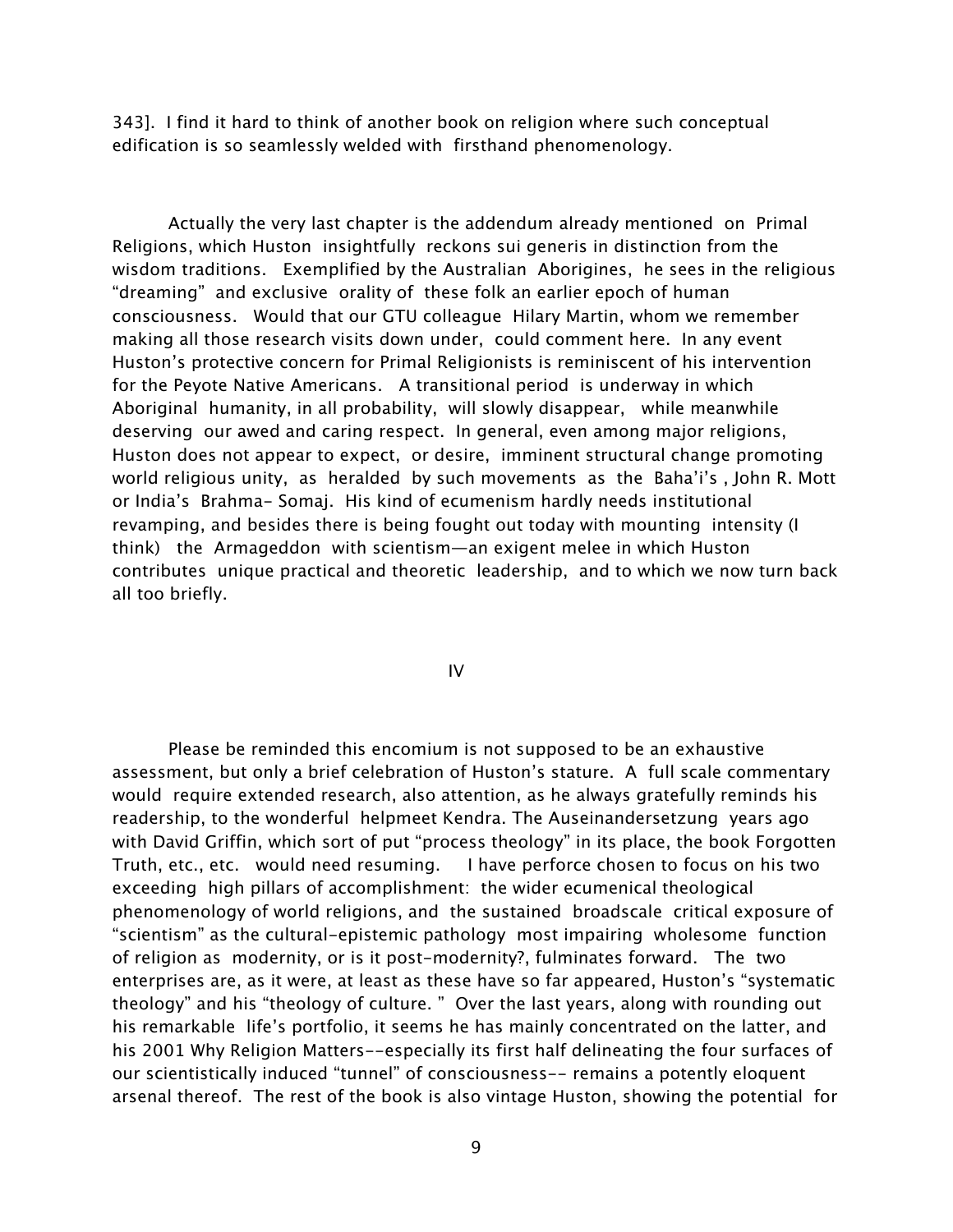top-drawer pure-theological speculation (as when he parses the issue of endless bliss) that doubtless in an alternative universe could have produced a highly creative dogmatics of its own.

Tillich and Polanyi are two of the significant religious thinkers (not to speak of Heidegger, Jaspers. et alii) who already prior to Huston had produced analyses and indictments of Western and world culture's increasing capitulation to the exclusive hegemony of natural science as arbiter of knowledge. In Tillich's 1926 analysis of the Religioese Lage der Gegenwart it was his hope that Barth's sense for a new inbreaking of revelatory transcendence might check, at least in theology, the massive presumption of "self-sufficient finitude" generated by natural science and technology. Fatefully this occasioned Tillich's long lasting partial alliance with Barth that was alluded to beginning this paper. Small world, in that Gerald Heard and the Traditionists who not very much later were there for Huston, were responding to the same overarching situation. A good diatribe in which to savor their perception of scientism is Rene Guenon's The Reign of Quantity. Polanyi, himself a natural scientist converting from Judaism to Christianity, prophetically critiqued modern obliviousness to the pistic presuppositions of all knowledge. His Gifford Lectures, published as Personal Knowledge in 1958, stand as what many (one cannot but think here of our PCTS colleague Charles McCoy) have acclaimed the most substantive Christian theology of culture yet written. It is a formidable work but not nearly as readable as Huston's.

While agreeing broadly that scientism has resulted from the scientific bracketing or total elimination of the "final" (= purposive) causality classically envisaged by Aristotle, Huston is not notably dependent on any of the aforementioned as he mobilizes his own highly accessible critique, suffused with rare literacy but never lacking the common touch. He strongly eschews fundamentalism, insisting on the acceptance of everything legitimate science can validate. Scientism, for him, can be simply understood as adding two corollaries to science: the assumption that the latter—understood as experimental natural science--is the best if not only way to knowledge, and that its subject matter (the material universe) is the most fundamental reality. The alignment for warfare with religion is also simple to understand in that for Huston the assumption of these two corollaries is rationally indefensible. They are "unsupported by facts. …at best (are) philosophical assumptions and at worst merely opinions " [WRM. 60]. Huston thus agrees in principle with the GTU's Center for Theology and the Natural Sciences that religious thought may have an empirical bone to pick with what are reported at any given time to be the findings of science—in addition to the ontological and epistemological issues preoccupying Tillich and Polanyi. Huston has, in fact, as a friendly supporter, pressed for the CTNS to challenge more resolutely than it has the entrenched standing of Darwinism on the origin of species. [Cf., ibid., 75f., 201f.]